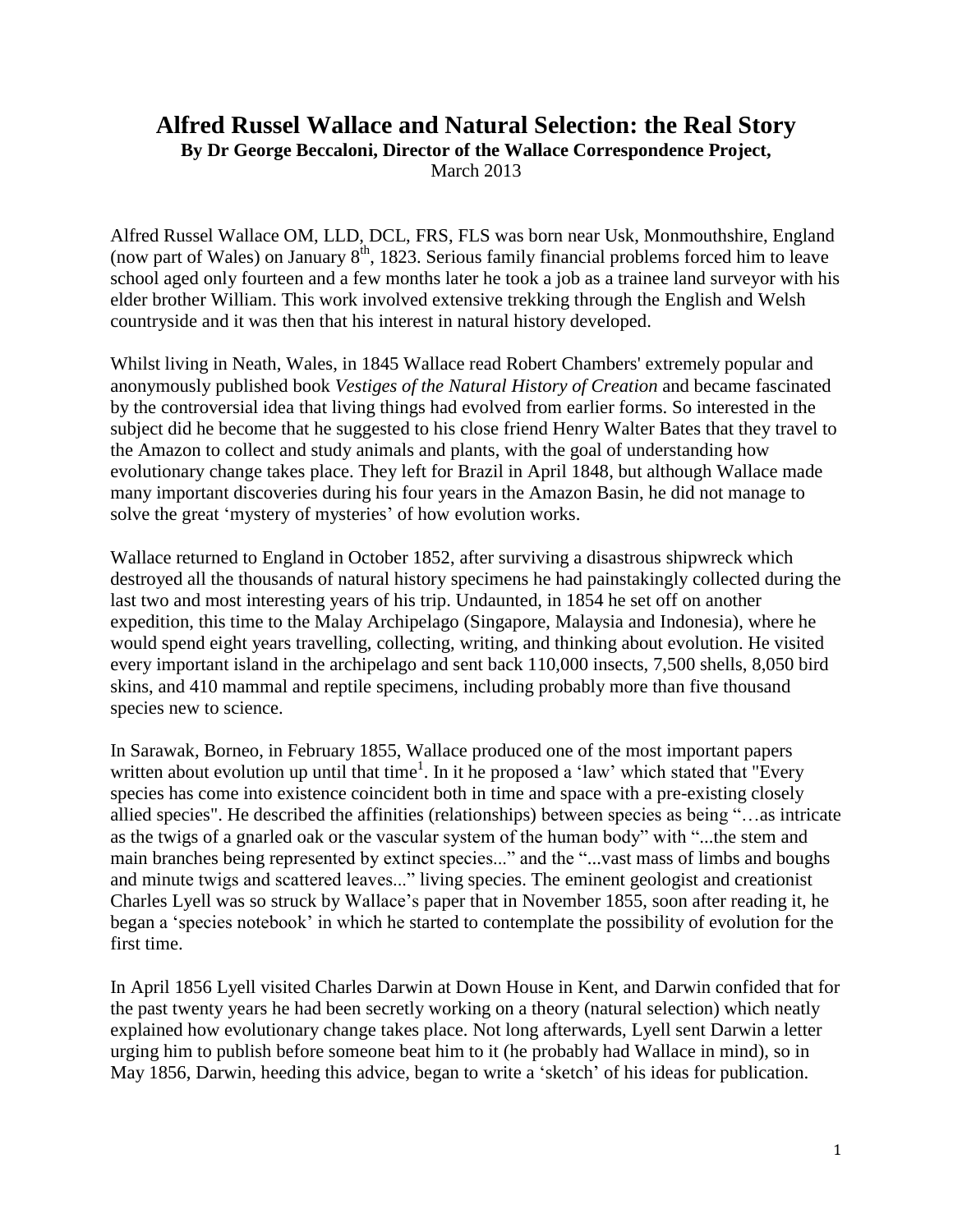Finding this unsatisfactory, Darwin abandoned it in about October 1856 and instead began working on an extensive book on the subject.

The idea of natural selection came to Wallace during an attack of fever whilst he was on a remote Indonesian island in February 1858 (it is unclear whether this epiphany happened on Ternate or neighbouring Gilolo (Halmahera)). As soon as he had sufficient strength, he wrote a detailed essay explaining his theory and sent it together with a covering letter to Darwin, who he knew from earlier correspondence, was deeply interested in the subject of species transmutation (as evolution was then called).

Wallace asked Darwin to pass the essay on to Lyell (who Wallace did not know), if Darwin thought it sufficiently novel and interesting. Darwin had mentioned in an earlier letter to Wallace that Lyell had found his 1855 paper noteworthy and Wallace must have thought that Lyell would be interested to learn about his new theory, since it neatly explained the 'law' which Wallace had proposed in that paper.

Darwin, having formulated natural selection years earlier, was horrified when he received Wallace's essay and immediately wrote an anguished letter to Lyell asking for advice on what he should do. "I never saw a more striking coincidence. If Wallace had my M.S. sketch written out in 1842 he could not have made a better short abstract! ... So all my originality, whatever it may amount to, will be smashed." he exclaimed<sup>2</sup>. Lyell teamed up with another of Darwin's close friends, Joseph Hooker, and rather than attempting to seek Wallace's permission, they decided instead to present his essay plus two excerpts from Darwin's writings on the subject (which had never been intended for publication<sup>3</sup>) to a meeting of the Linnean Society of London on July  $1<sup>st</sup>$ 1858. The public presentation of Wallace's essay took place a mere 14 days after its arrival in England.

Darwin and Wallace's musings on natural selection were published in the Society's journal in August that year under the title "On the Tendency of Species to Form Varieties; And On the Perpetuation of Varieties and Species by Natural Means of Selection". Darwin's contributions were placed before Wallace's essay, thus emphasising his priority to the idea<sup>4</sup>. Hooker had sent Darwin the proofs to correct and had told him to make any alterations he wanted<sup>5</sup>, and although he made a large number of changes to the text he had written, he chose not to alter Lyell and Hooker's arrangement of his and Wallace's contributions.

Lyell and Hooker stated in their introduction to the Darwin-Wallace paper that "…both authors…[have]…unreservedly placed their papers in our hands…", but this is patently untrue since Wallace had said nothing about publication in the covering letter he had sent to Darwin<sup>6</sup>. Wallace later grumbled that his essay "...was printed without my knowledge, and of course without any correction of proofs..."<sup>7</sup>

As a result of this ethically questionable episode<sup>8</sup>, Darwin stopped work on his big book on evolution and instead rushed to produce an 'abstract' of what he had written so far. This was published fifteen months later in November 1859 as *On the Origin of Species*: a book which Wallace later magnanimously remarked would "...live as long as the "Principia" of Newton."<sup>9</sup>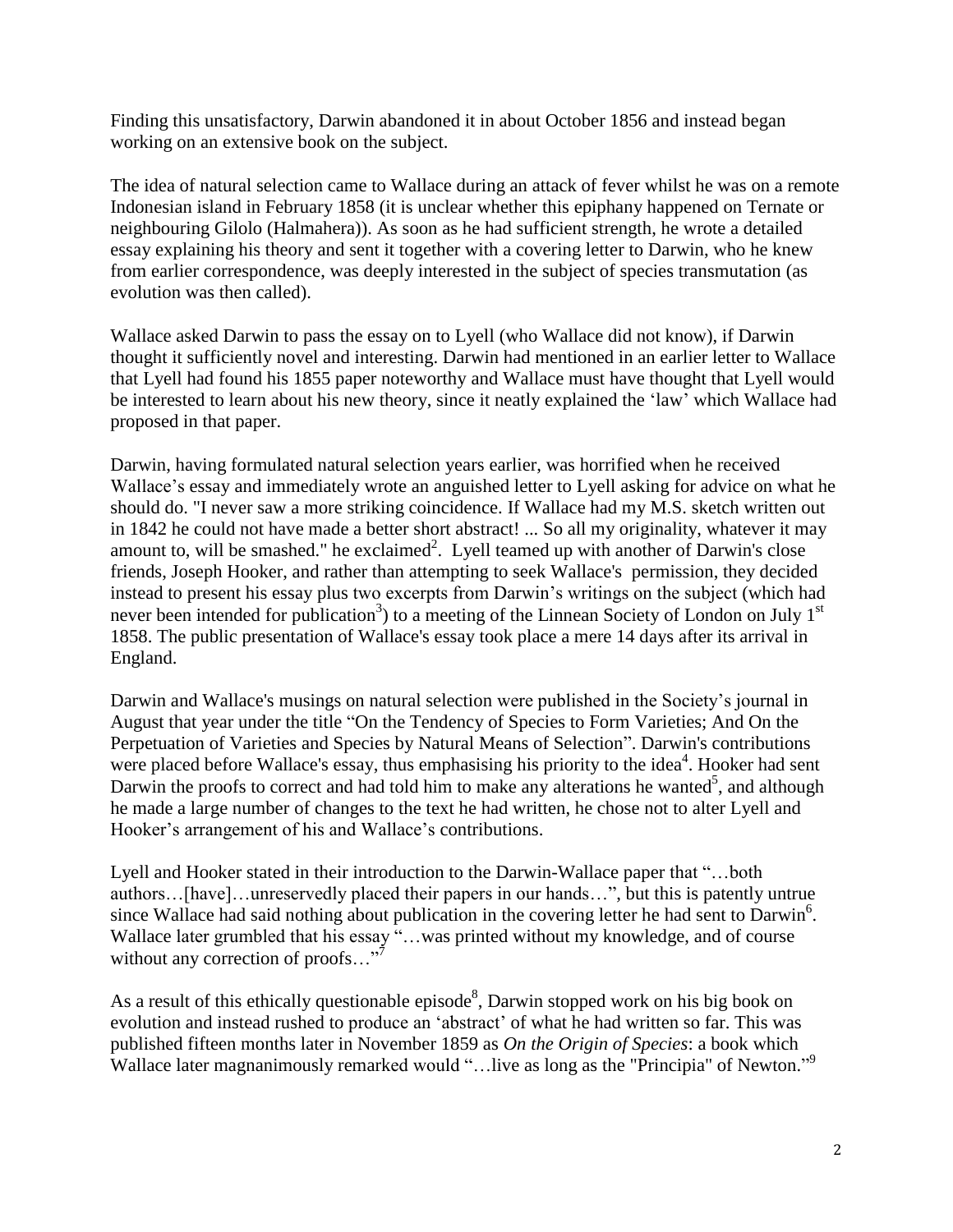In spite of the theory's traumatic birth, Darwin and Wallace developed a genuine admiration and respect for one another. Wallace frequently stressed that Darwin had a stronger claim to the idea of natural selection, and he even named one of his most important books on the subject *Darwinism*! Wallace spent the rest of his long life explaining, developing and defending natural selection, as well as working on a very wide variety of other (sometimes controversial) subjects. He wrote more than 1000 articles and 22 books, including *The Malay Archipelago* and *The Geographical Distribution of Animals*. By the time of his death in 1913, he was one of the world's most famous people.

During Wallace's lifetime the theory of natural selection was often referred to as the Darwin-Wallace theory and the highest possible honours were bestowed on him for his role as its codiscoverer. These include the Darwin–Wallace and Linnean Gold Medals of the Linnean Society of London; the Copley, Darwin and Royal Medals of the Royal Society (Britain's premier scientific body); and the Order of Merit (awarded by the ruling Monarch as the highest civilian honour of Great Britain). It was only in the 20<sup>th</sup> Century that Wallace's star dimmed while Darwin's burned ever more brightly. So why then did this happen?

The reason may be as follows: in the late  $19<sup>th</sup>$  and early  $20<sup>th</sup>$  centuries, natural selection as an explanation for evolutionary change became unpopular, with most biologists adopting alternative theories such as neo-Lamarckism, orthogenesis, or the mutation theory. It was only with the modern evolutionary synthesis of the 1930s and '40s that it became widely accepted that natural selection is indeed the primary driving force of evolution. By then, however, the history of its discovery had largely been forgotten and many wrongly assumed that the idea had first been published in Darwin's *On the Origin of Species*. Thanks to the so-called 'Darwin Industry' of recent decades, Darwin's fame has increased exponentially, eclipsing the important contributions of his contemporaries, like Wallace. A more balanced, accurate and detailed history of the discovery of what has been referred to as "…arguably the most momentous idea ever to occur to a human mind" is long overdue.

## **ENDNOTES**

1. Wallace, A. R. 1855. On the law which has regulated the introduction of new species. *Annals and Magazine of Natural History*, 16 (2nd series): 184-196.

2. Letter from Darwin to Charles Lyell dated  $18<sup>th</sup>$  [June 1858] (Darwin Correspondence Database, <http://www.darwinproject.ac.uk/entry-2285> accessed 20/01/2013).

3. These were an extract from Darwin's unpublished essay on evolution of 1844, plus the enclosure from a letter dated 5<sup>th</sup> September 1857, which Darwin had written to the American botanist Asa Gray.

4. Publishing another person's work without their agreement was as unacceptable then as it is today. Publishing someone's novel theory without their consent, prefixed by material designed to give priority of the idea to someone else is ethically highly questionable: Wallace should have been consulted first! Fortunately for Darwin and his supporters, Wallace appeared to be pleased by what has been called the 'delicate arrangement'.